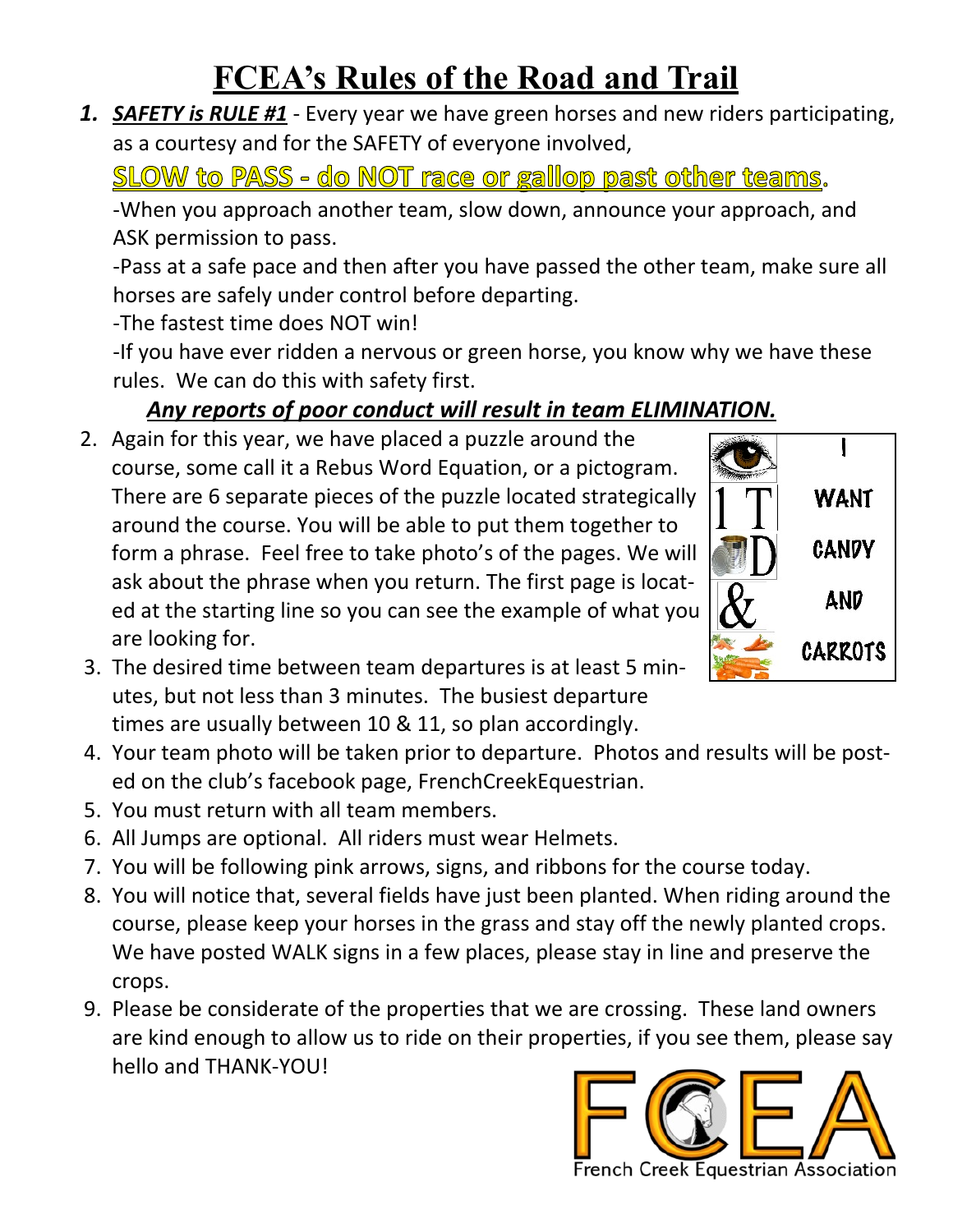## **Registration process**

You've either been given this packet as you entered the parking area or you printed it from the website. You will find it contains an entry form & release, as well as the rules of the road, and course map.

- Registration begins at 9:30, so when your team has assembled, one representative should take the payments and signed team form to the Secretary's Trailer to get the team number. Teams must have a **team name** and must provide a contact **address** for awards to be sent. Please do not bring your horse with you to registration.
- Remember, costumes are welcomed and rewarded. American Flags are not apparel, so no wearing or disrespectful display of the flag will be permitted.
- Food, near the registration trailer, is being provided by Scout Troup 79G from Palm, PA. They are raising funds for a high adventure trip.
- AND, this is your reminder, that you will be tested at the start on the RULES of the ROAD. Your team picture will be taken and posted on facebook, and may be used by the club for future promotional purposes.

## **How your score is calculated.**

- 1. This is not a race. In this case it is best to be just AVERAGE in your group. The times for all teams in a division are averaged to find the ideal time. Then the team time is compared to the average time to get the deviation time. You are not eliminated for being faster than the average time.
- 2. Penalty Points are accessed as follows: a) 10 minutes added for not returning your Pinny b) 5 minutes added for incomplete pictogram
- 3. Then the teams are placed in order of their adjusted score.
- 4. If there are any reports of misconduct those teams are eliminated.

**Thank-you for attending our Annual Veterans Day Paper Chase, your participation supports our educational activities.**

**Thank-you to all veterans and active duty servicemen and women, we appreciate your dedication and sacrifice.**



| <b>Previous Results:</b> |                |         |          |  |
|--------------------------|----------------|---------|----------|--|
|                          | 2018 Leisurely | 1:47:51 | 8 teams  |  |
|                          | Average Joes   | 1:19:55 | 15 teams |  |
|                          | Hunt Pace      | 1:11:24 | 12 teams |  |
|                          |                |         |          |  |
|                          | 2019 Leisurely | 2:06:47 | 4 teams  |  |
|                          | Average Joes   | 1:34:24 | 28 teams |  |
|                          | Hunt Pace      | 1:19:36 | 11 teams |  |
|                          |                |         |          |  |
|                          | 2020 Leisurely | 2:04:38 | 15 teams |  |
|                          | Average Joes   | 1:49:17 | 49 teams |  |
|                          | Hunt Pace      | 1:30:46 | 13 teams |  |